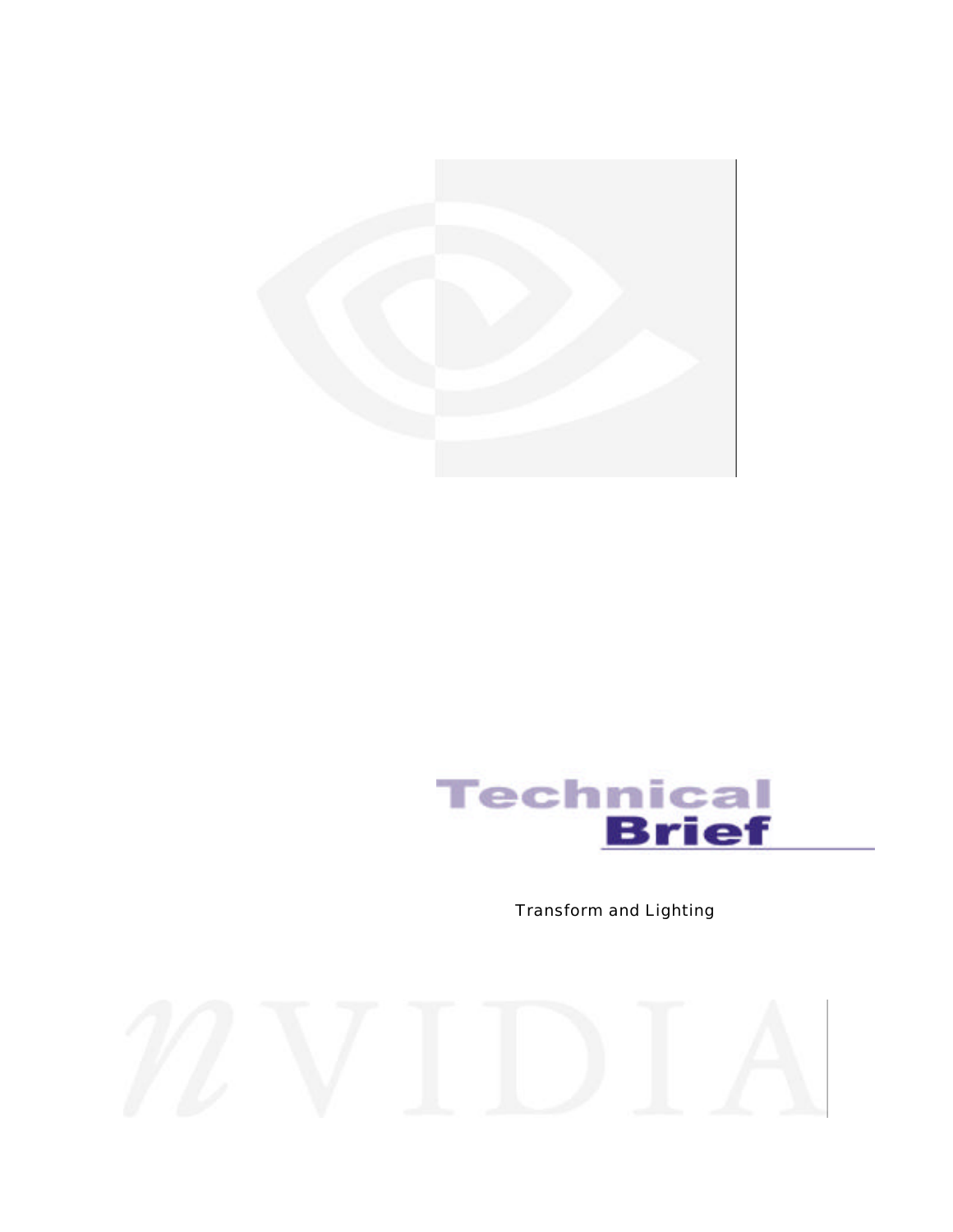#### Executive Summary

*NVIDIA has created a discontinuity in the PC market with the introduction of the GeForce 256™ GPU (Graphics Processing Unit). The introduction of the GPU with integrated hardware transform and lighting engines is a 3D graphics breakthrough that enables a new class of applications.*

*The GPU delivers a level of realism that was impossible without yesterday's multimillion -dollar graphics supercomputers. Animated characters running on a GPU become lifelike detailed characters with complex facial expressions with smooth movement. The world these characters inhabit are now able to be lush with organic life (trees, bushes, plants) and architectural and structural details that we take for granted in the real world.*

*In the pre-GPU era, walls for buildings and rooms were placed with the fewest details possible, which resulted in a 3D vacuum. This vacuum will now be filled by the GPU with the details of the real world:* realistic furniture, appliances, lights, consumer items, clothing and vehicles. In short, the GPU world will *approach what we see in the real world*

- CPU power, which was previously held hostage to calculate the sparse pre-GPU world, will now be freed for other tasks, such as physics, inverse kinematics, sophisticated artificial intelligence etc. The combination of a GPU with a highly utilized CPU will enable a new class of user experience.
- This paper will cover the transform and lighting capabilities of the GPU and how this will be experienced by users.

#### Transform and Lighting

Transform and lighting (T&L) are the first two of the four major steps a GPU computes in the 3D graphics pipeline. They are highly compute intensive, with a set of very specific mathematical instructions performed billions of times per second to render a scene.

To understand the role of (T&L), it is helpful to have a general understanding of the entire process of creating 3D graphics starting with the application itself. The major functional steps are shown in Figure 1.

#### The Role of the Transform Engine

The process of describing and displaying 3D graphics objects and environments is complex. To reduce this complexity, it is useful to describe the 3D data according to different frames of reference, or different coordinate systems, at different times. These different frames of reference are referred to as "spaces" such as world space, eye space and screen space. Each of these is spaces is convenient for one or more operations that must be performed as a 3D image is created. World space is used for holding all of the 3D objects that are part of the 3D world. Eye space is used for lighting and culling and screen space is used for storing the scene in the graphics frame buffer. However, because these spaces use different coordinate systems, 3D data must be converted or "transformed" from one space to another as it moves through the 3D pipeline. The transform engine performs all of these mathematical transformations. Figures 2 and 3 give visual examples of world space and screen space.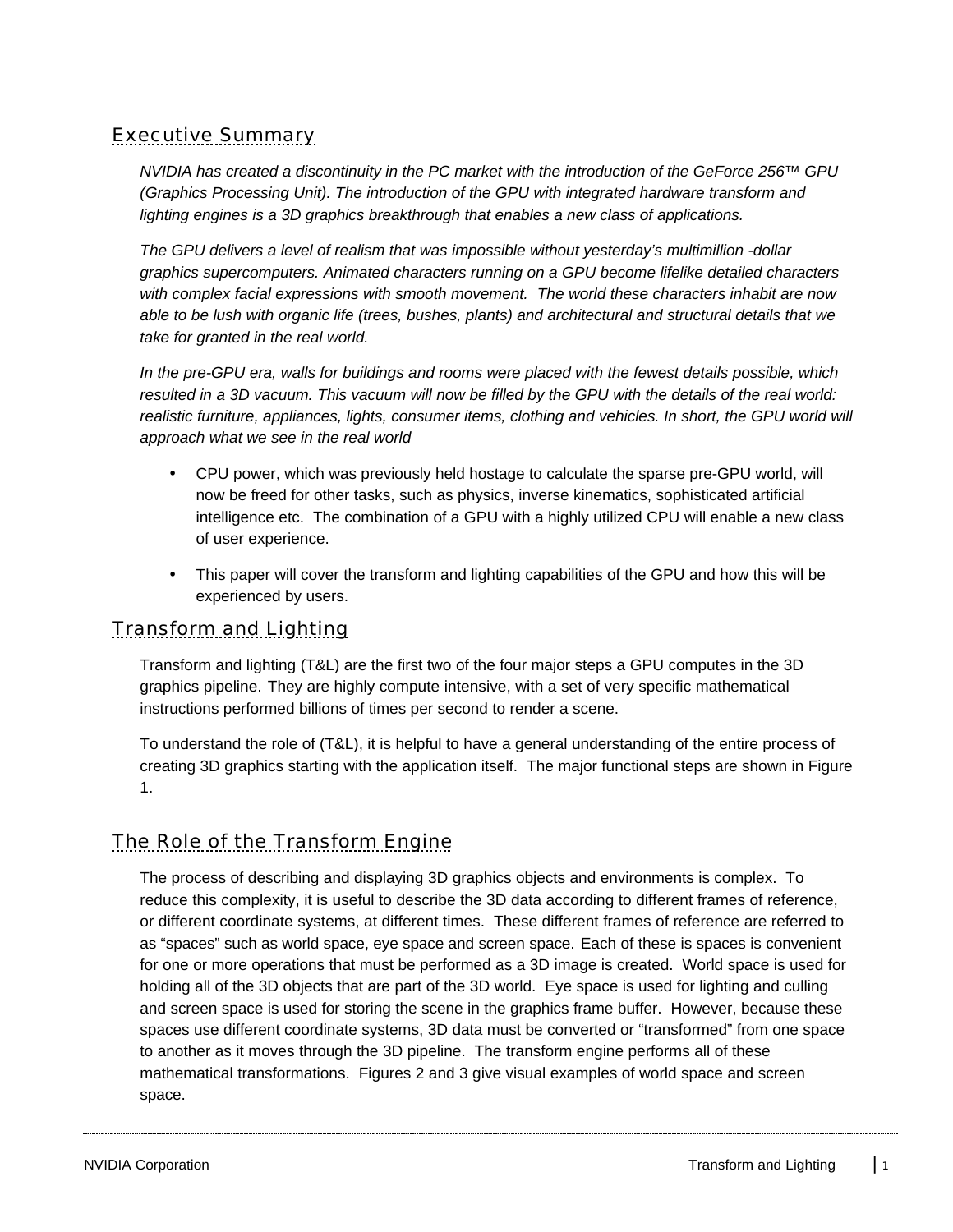*Figure 1 The 3D Graphics Pipeline*

| <b>Application Tasks</b>                                 | The application controls the movement of objects<br>(including the camera) and their interaction in the 3D world.<br>Problems such as realistic physics calculations (objects<br>have momentum) and collision detection (did my race car<br>bump the wall or bump another car?) affect how an object<br>moves in the scene.                                                                                                   | Application<br>and API |
|----------------------------------------------------------|-------------------------------------------------------------------------------------------------------------------------------------------------------------------------------------------------------------------------------------------------------------------------------------------------------------------------------------------------------------------------------------------------------------------------------|------------------------|
| <b>Scene-level Tasks</b><br>(culling, LOD, display list) | Scene-level tasks include object level culling (car #3 is<br>completely behind the camera, so it doesn't need to be<br>sent to the next stage), selecting the appropriate detail                                                                                                                                                                                                                                              |                        |
|                                                          | level (car #1 is far away, so a low-detail model is best), and<br>creating the list of all objects in the current camera view.                                                                                                                                                                                                                                                                                                |                        |
| Transform                                                | The transform engine converts 3D data from one frame of<br>reference to a new frame of reference. The system must<br>transform the data to the current view before performing<br>the following steps (lighting, triangle setup and rendering).<br>Every object that is displayed and some objects that are<br>not displayed must be transformed every time the scene is<br>redrawn.                                           |                        |
| Lighting                                                 | Lighting is the next step in the 3D pipeline and provides<br>high visual impact. Lighting effects are essential for<br>enhancing the realism of a scene and bringing rendered<br>images one more step closer to our perception of the real<br>world.                                                                                                                                                                          | D Graphics Pipelin     |
| Triangle Setup and<br>Clipping                           | The triangle setup engine is a floating-point math processor<br>that receives vertex data and calculates all of the<br>parameters that the rendering engine will require. This unit<br>'sets up' and 'clips' the triangle for the rendering engine.                                                                                                                                                                           |                        |
| Rendering                                                | Rendering is calculating the correct color for each pixel on<br>the screen, given all of the information delivered by the<br>setup engine. The rendering engine must consider the<br>color of the object, the color and direction of light hitting the<br>object, whether the object is translucent, and what textures<br>apply to the object. If rendering is done in multiple stages,<br>it is called multi-pass rendering. | (D                     |

 $\frac{1}{\sqrt{2}}$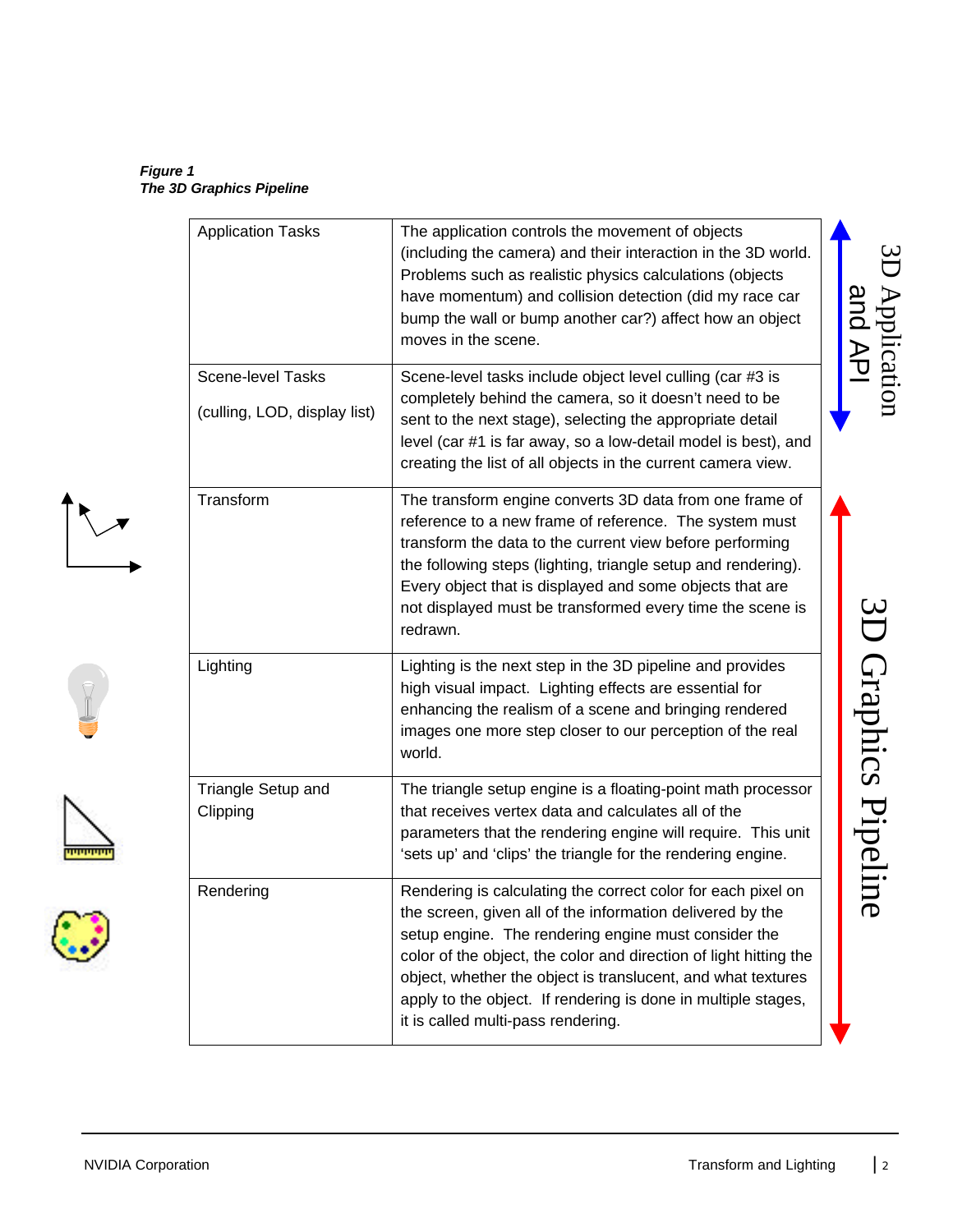*Figure 2 World Space*



 $n$ VIDIA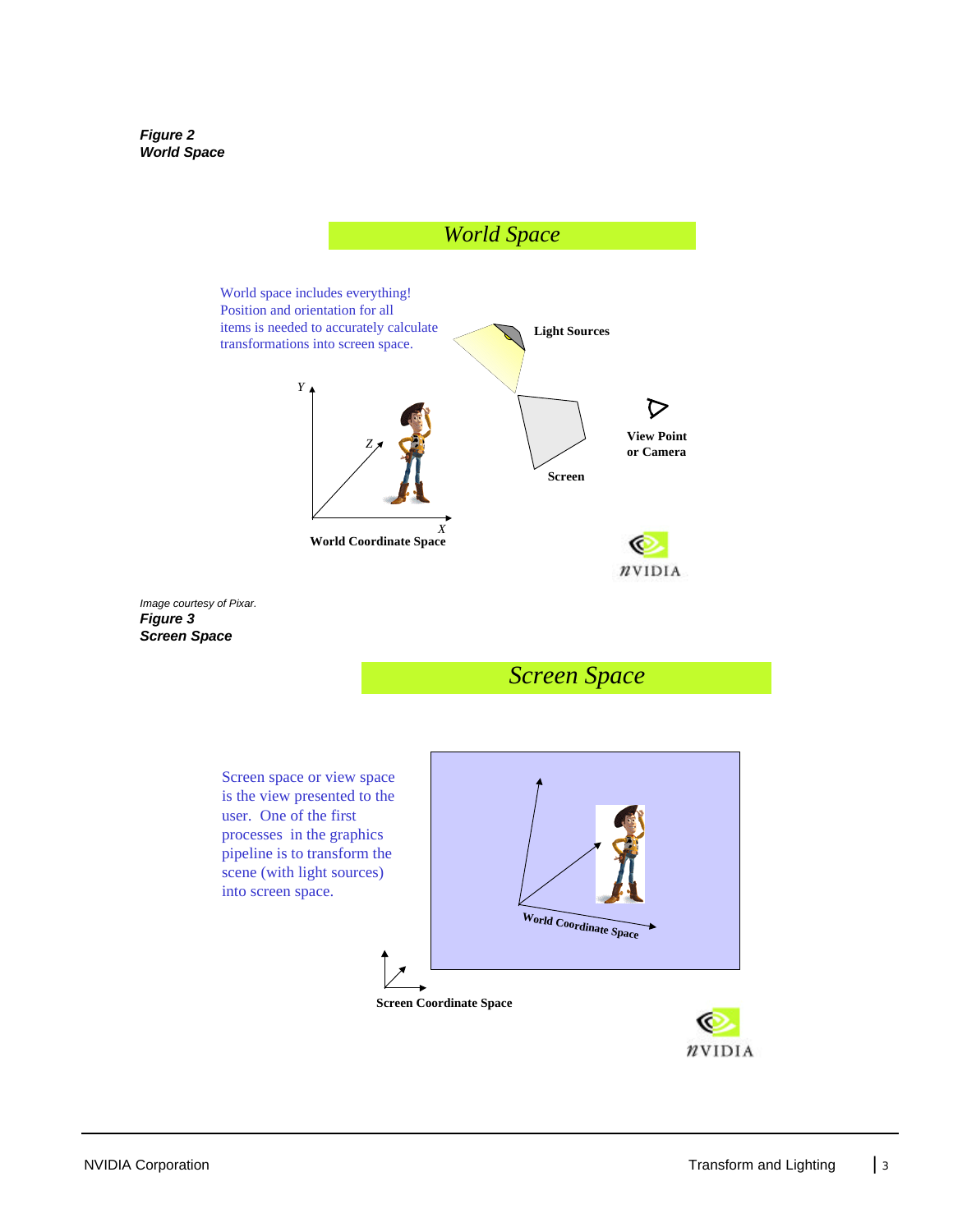### The Role of the Lighting Engine

The lighting engine is similar to the transform engine because it has a set of mathematical functions that it must perform. The GeForce 256 GPU uses separate transform and lighting engines so that each engine can run at maximum efficiency. Without discrete engines, the transform performance is limited by sharing compute time with the lighting computation. This discrete engine calculates distance vectors from lights to objects in the 3D scene as well as distance vectors from objects to the viewer's eyes. A vector, by definition, contains information about direction and distance. The lighting engine must also separate the length or distance information from the direction information because that simplifies future steps in the 3D pipeline. Lighting calculations are used for vertex lighting, but they are also critical for other effects, such as advanced fog effects, that are based on the eye-to-object distance rather than just the Z-value of the object.

#### Why Users Want Integrated Transform Engines in a GPU

Separate transform and lighting engines integrated into one chip, such as in the GeForce 256 GPU, are absolutely necessary for graphics processors to continue to advance the user experience. 3D graphics performance has scaled rapidly over the past four years with the primary emphasis being placed on pixel fill rate and texture-mapping capabilities. This emphasis has reaped for users the rewards of fast frame rates for fluid navigation in 3D environments, but has left the task of the geometry transform and lighting calculations for the host CPU to do. The problem with this is the fact that CPUs only double in speed every 18 months while graphics processors advance eight times in the same period of time. Geometry processing (T&L) performance has now become the most significant barrier to more sophisticated 3D graphics on a typical PC. The graphics processor spends too much time waiting for the CPU! This bottleneck has forced software developers to limit the geometric complexity of their 3D characters and environments, sacrificing image quality and elaborate 3D environments in order to maintain expected performance. Integrated transform engines are the most cost-effective way to alleviate the geometry performance bottleneck and open up new opportunities for software developers to add greater geometric detail to their 3D worlds.

Transform performance dictates how finely software developers may tessellate the 3D objects they create, how many objects they can put in a scene and how sophisticated the 3D world itself can be. Tessellation is the process of converting curved lines into a series of line segments that approximate the original curve. This idea extends to three-dimensional objects as curved surfaces are converted into polygons that approximate the surface. This creates a classic performance-versus-quality tradeoff for the software developer because finer tessellation will result in more polygons and slower performance, but with the reward of higher quality. Figure 4 shows a simple example of a sphere tessellated by different degrees.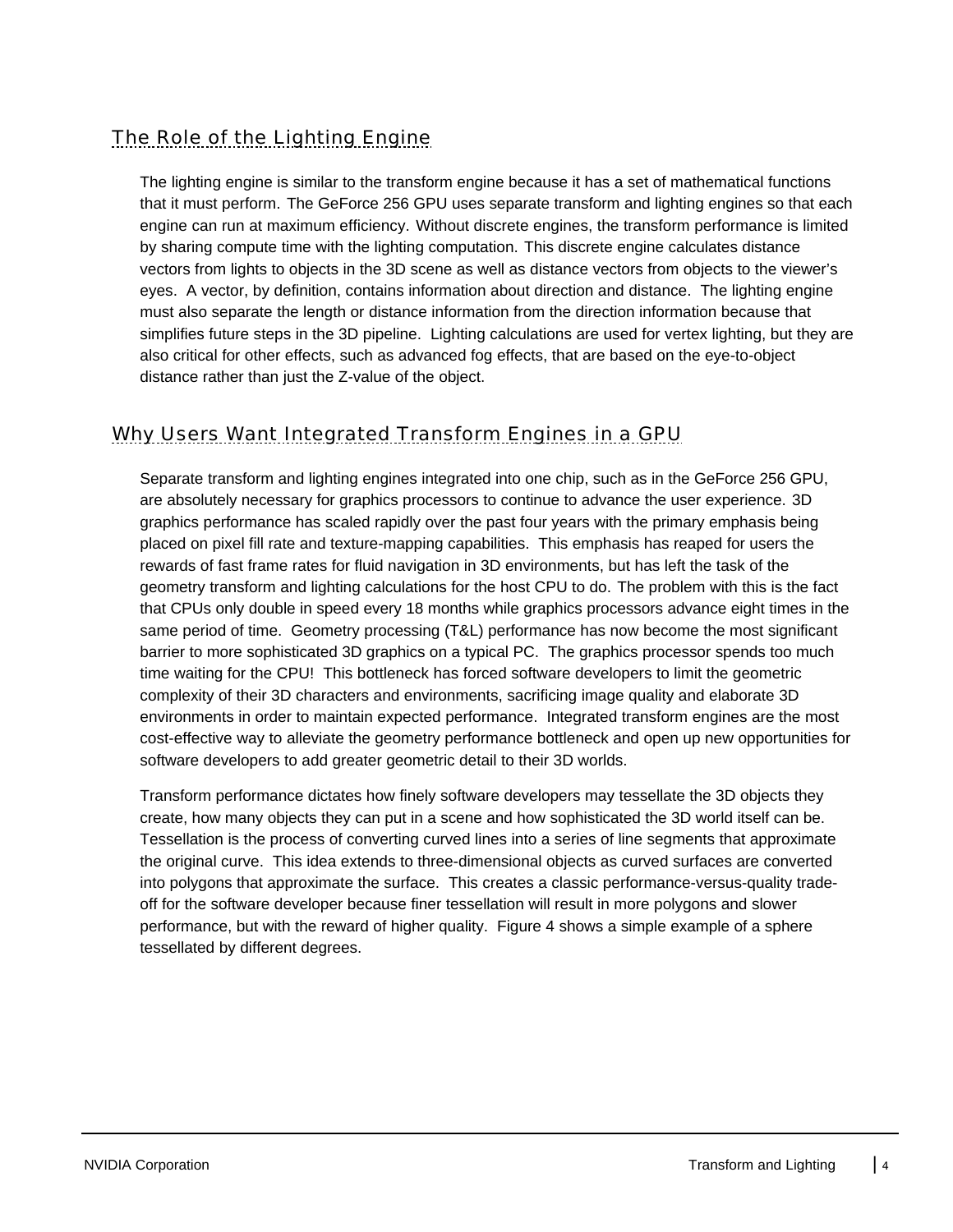*Figure 4 Tessellated Spheres*



Each of the images in Figure 4 represents the same sphere, but the image on the far right is clearly the most realistic of the three. It also has almost five times as many polygons as the image on the far left and three times as many polygons as the middle image. This means that the 'sphere' on the right requires five times as much transform performance as the leftmost sphere to maintain a given frame rate for the user. Computer users prefer frame rates in the 30 fps to 60 fps range and will often adjust the 'quality' settings of the application (rendering features, resolution, etc.) to make sure that the frame rate is in this range.

This simple "performance-versus-quality" trade-off becomes more complex when one considers that a current 3D scene requires hundreds to thousands of objects that must share the transform and lighting ability of the CPU. Software developers must budget how much detail to put in each model and how many models to use in the scene so that the overall quality of the scene is maximized and performance is maintained within an acceptable range. If a jungle scene is the goal, lots of trees and bushes are necessary, having a single tree and bush does not convey the idea of a jungle.

The trade-off between performance and higher geometric complexity (to create higher image quality) would not be severe if the transform performance of today's PCs were dramatically higher. The GPU's goal is to deliver performance and quality that push the limits of human perception. The reality today is that even the fastest CPU forces software developers to make severe compromises in both performance and quality to deliver 30fps to 60fps.

#### Why Users Want Integrated Lighting Engines in a GPU

Integrated lighting is a critical requirement in 3D graphics, because it has such a dramatic impact on image quality. Lighting calculations are an effective way of adding subtle and not-so-subtle changes in brightness to 3D objects in a manner that mimics our real-world experiences. That ability to render realistic scenes is crucial because makes it 3D graphics appeal to a broad audience. The more realistic 3D graphics scenes become, the more impact and applicability they will have. 3D applications run the gamut from entertainment to education to science, industry, medicine, data analysis and more. Lighting effects add impact to each of those applications because they create realistic scene detail. The human eye is actually more sensitive to changes in brightness than it is to changes in color.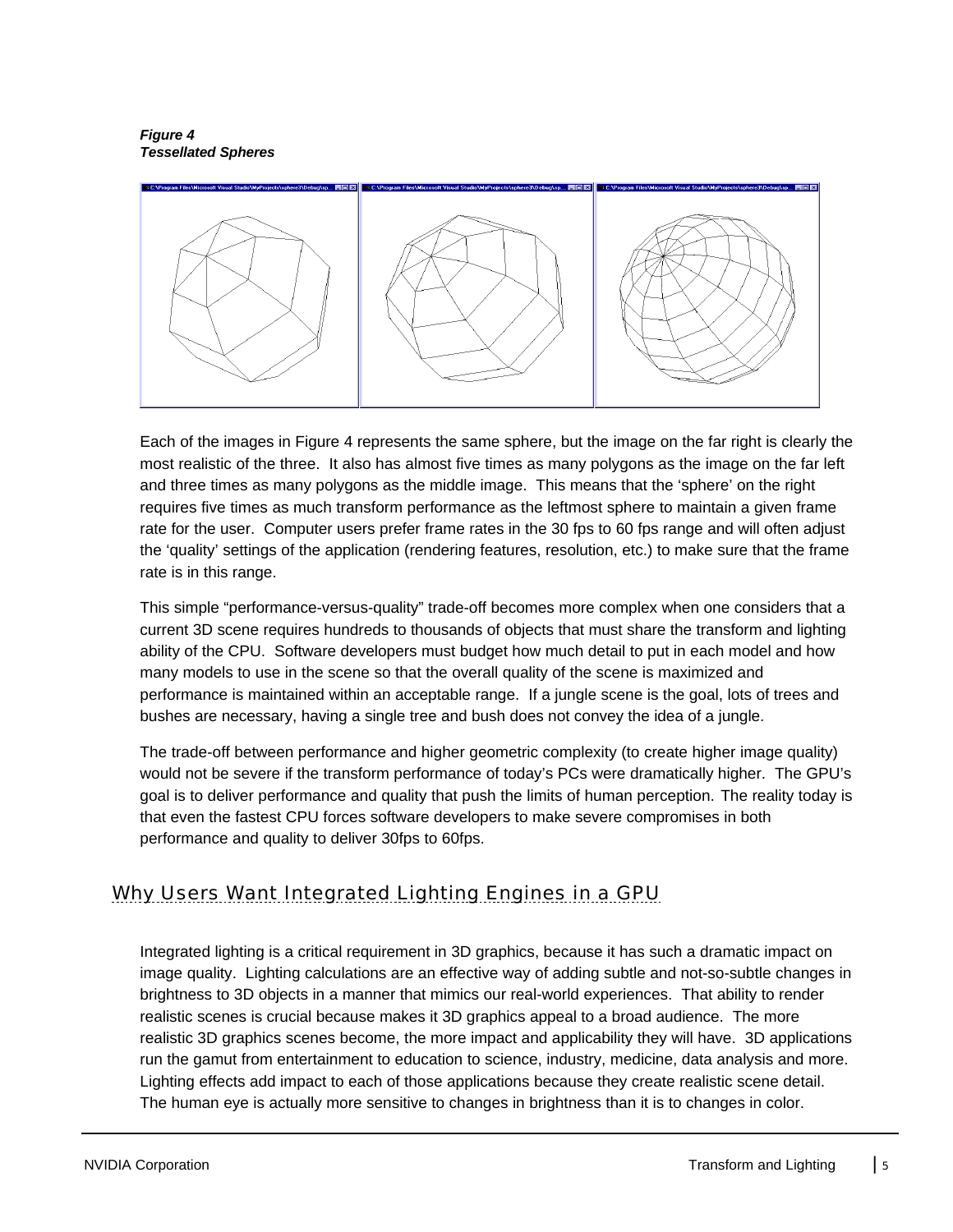Simply put, lighting effects take greater advantage of the natural abilities of the human eye. This means that an image with lighting effects will communicate more information to the viewer in the same amount of time. Figure 5 shows an architectural scene that demonstrates the potential of lighting effects to add realism to a scene. Without integrated lighting, objects cannot react to complex changes in eyepoint relative to light sources accurately



*Figure 5 Lighting Example*

*Image courtesy of Digital Illusion.*

Lighting in 3D graphics is divided into two major components to simplify the task of modeling the physics of light. Those two components are diffuse lighting and specular lighting. Diffuse lighting assumes the light hitting an object scatters in all directions equally, so the brightness of the reflected light does not depend at all on the position of the viewer. Sunlight on a playground is an example in the real world of diffuse lighting. The brightness of an object in the scene is primarily determined by the diffuse lighting calculations. Specular lighting is different because it does depend on the position of the viewer as well as the direction of light and orientation of the triangle being rendered. Shining a spotlight into a dark corner of a room onto a TV set and looking at the hot spots on the picture tube will show you specular lighting. Specular lighting captures the mirror-like properties of an object so effects such as reflection and glare are achievable. Figure 6 shows two examples of a space station from the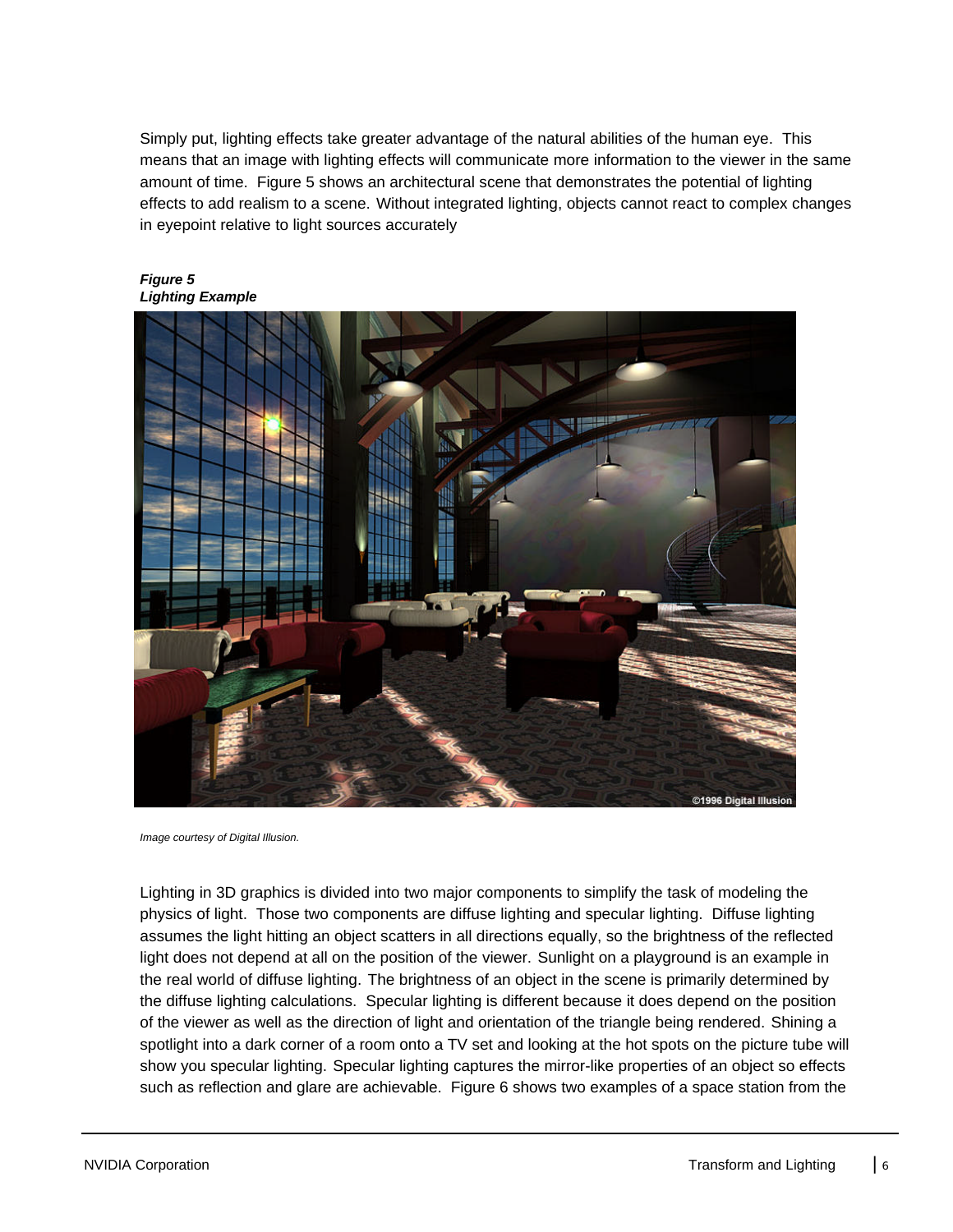3D WinBench® benchmark that demonstrate the differences between diffuse and specular lighting effects.



#### *Figure 6 and 7 Specular Highlights*

**Diffuse Lighting Only Diffuse and Specular**

**Lighting**

Specular highlights move on the object if the viewer or the object moves relative to the light source. For this reason they cannot be pre-computed or static. Specular lighting is particularly useful for two effects in a 3D scene: displacement mapping and creating the appearance of different materials for objects.

Specular lighting is also important for representing different materials for objects in a 3D scene. A silk shirt looks different than a cotton shirt, even if they are the same color. A major difference is how the two materials reflect light, which is captured with specular lighting. Another example is polished stone such as marble compared to the same material before polishing. The polishing doesn't change the color or pattern in the marble, but it does affect the way light is reflected. Specular lighting combined with texture mapping creates more realistic objects because they have the visual properties of real materials.

Specular lighting can be done without a dedicated hardware lighting engine, but only with a severe loss of performance. Texture mapping can be used for some specular lighting effects, but if the viewer moves around in the scene, then the environment maps must be re-calculated, which is a timeconsuming process unless the graphics hardware supports cube environment mapping. Sphere mapping is the common alternative but it suffers from performance and quality problems as the viewer moves around in the scene, making it unattractive for interactive 3D environments.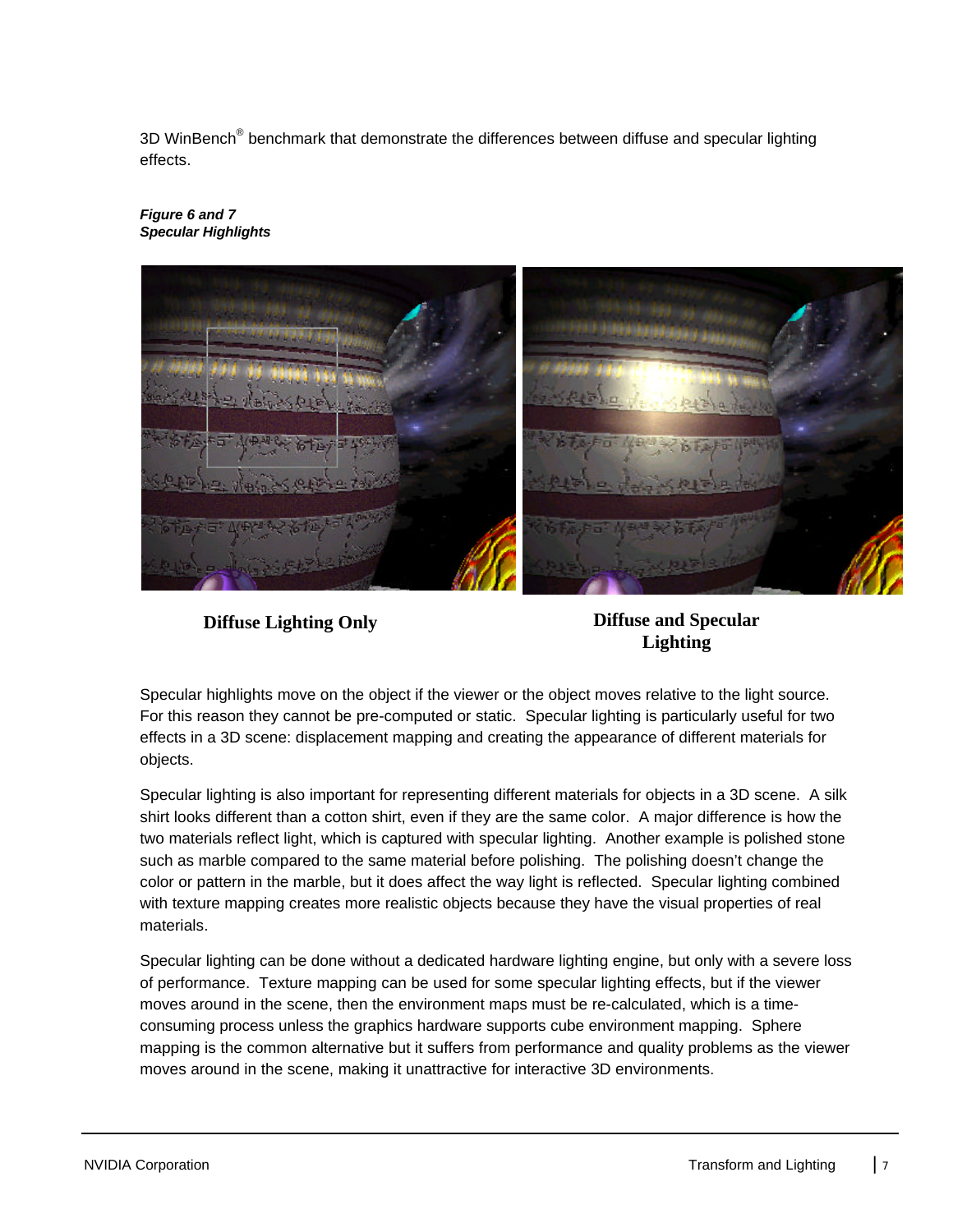# Where Transform & Lighting (T&L) Work is Done:

#### The Migration from CPU to GPU

All of the work in the 3D graphics pipeline is divided between the CPU and the graphics processor. The line that divides the CPU tasks from those performed on the graphics processor moves as the capabilities of the graphics processor continue to grow. 1999 is the year when graphics processors with integrated T&L engines can be sold at mainstream PC price points and create a compelling value proposition for any PC user. Figure 8 graphically shows the growing role in the last few years of the dedicated graphics processors for mainstream PCs. The complete graphics pipeline is now computed by the graphics processing unit, hence the term GPU.

#### **Application tasks (move objects according to application, move/aim camera) Scene level calculations (object level culling, select detail level, create object mesh) Transform Lighting Triangle Setup and Clipping Rendering CPU CPU** CPU CPU CPU CPU CPU CPU CPU CPU CPU CPU CPU CPU CPU 1996 1997 1998 1999 Graphics Processor Graphics Processor Graphics Processor **Graphics Processor** Graphics Processor **GPU GPU GPU GPU** 3D Application and API 3D Graphics Pipeline

#### *Figure 8 The 3D Graphics Pipeline*

The transform and lighting functions of the 3D pipeline traditionally have been performed by general purpose microprocessors such as those used as CPUs in PCs. This was driven by the traditionally high cost of duplicating the floating-point functions required for T&L in the graphics processor coupled with the fact that most CPUs already contained complete floating-point units (FPUs). The cost of implementation has been a traditional barrier to adding these features to graphics products in mainstream PCs.

The cost equation was different for exotic Unix workstations, where non-integrated transform and lighting processors were available to those with unlimited budgets. As costs declined in the past 2 years, Windows NT $^{\circ}$  workstations were the next business opportunity but those solutions were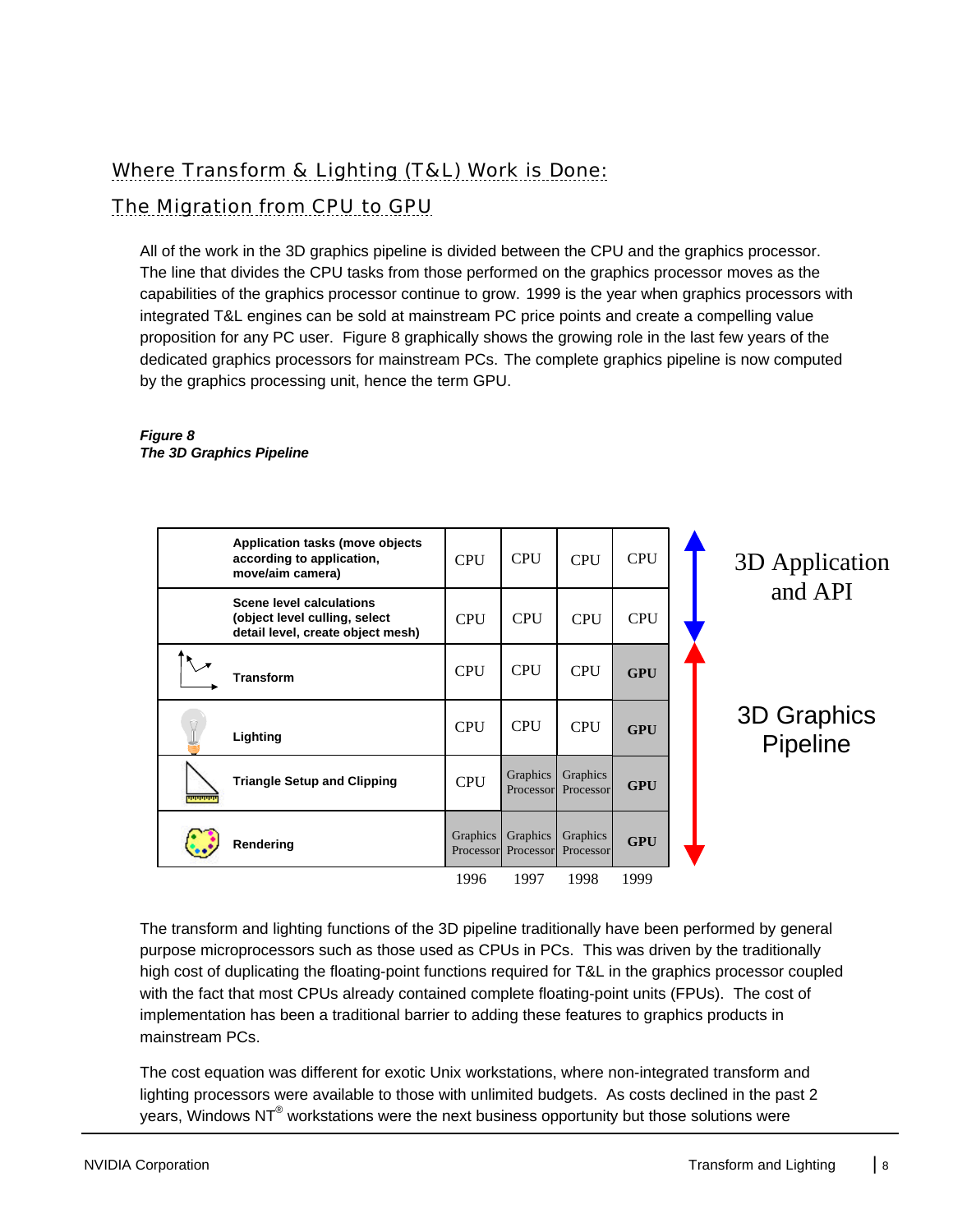relegated to multi-board graphics add-in cards costing thousands of dollars. Prices continued to decline as semiconductor manufacturing allowed more transistors to be put on a single die. In 1999, the affordable GPU is possible with dedicated hardware T&L acceleration because it can now be integrated onto the same die with the other components of the 3D graphics pipeline. Silicon process technology has shattered this cost barrier and enabled NVIDIA's GPU architects to integrate all functions on a single die.

Now that the GPU is available to high-volume PC designs, system designers will choose this new path to deliver a stunning visual experience to all users. The two key architectural benefits are:

- 1) Higher graphics performance GPUs with integrated T&L engines will process those functions at two to four times the speed of the leading CPUs.
- 2) CPU power can be better utilized for functions such as physics calculations, artificial intelligence, other application functions, and managing system resources

GPUs can easily outperform a CPU because a dedicated graphics engine focuses on the critical math functions only. The floating-point unit in a CPU must provide many other functions because its general-purpose nature requires that versatility. GPU's are not as versatile; however they are extremely efficient in executing a specific set of graphics functions.

The mathematics requirements for a GPU engine are specific. T&L calculations rely heavily on matrix mathematics, specifically 4x4 matrix multiplication, and a few other vector operations. The focused number of operations that a T&L engine must support makes it straightforward to optimize the design for maximum silicon efficiency. That efficiency makes the throughput of a GPU highly predictable too. This predictability stems from the fact that buffers and pipelines can be optimized for these very specific requirements. When the CPU performs T&L calculations, the throughput is more variable because it varies with the rest of the workload imposed on the CPU. Most CPUs today offer some type of matrix math extensions such as MMX, SSE or 3DNow!®, but these extensions of the instruction set are, to a degree, general purpose as well. Those extensions must be able to process a variety of multimedia functions including audio, video and communications algorithms.

A hit 3D game running on a GPU also requires more than pretty graphics, or "eye candy." It requires sophisticated artificial intelligence (AI), realistic physics and more complex game elements. The need for heavy artificial intelligence in strategy and sports games has limited pre-GPU titles to characters that are poorly defined. The developers have had to sacrifice realistic looking graphics for basic game play since the CPU is required to handle both AI and graphics tasks. The GPU allows realistic soccer, football and basketball teams to have players that look, run, jump and play like real players. Realistic physics modeling enhances 3D applications by more accurately mimicking the real world. Objects in the real world have momentum, so objects in a 3D application should too. These functions alone can overwhelm a leading-edge CPU today and the CPU still has all of its traditional functions to do as well, such as managing bus traffic, servicing the operating systems requirements, and handling all application level requirements. These functions cannot be offloaded to the graphics processor, but the GPU operations will be offloaded to improve the overall graphics performance and overall application performance too.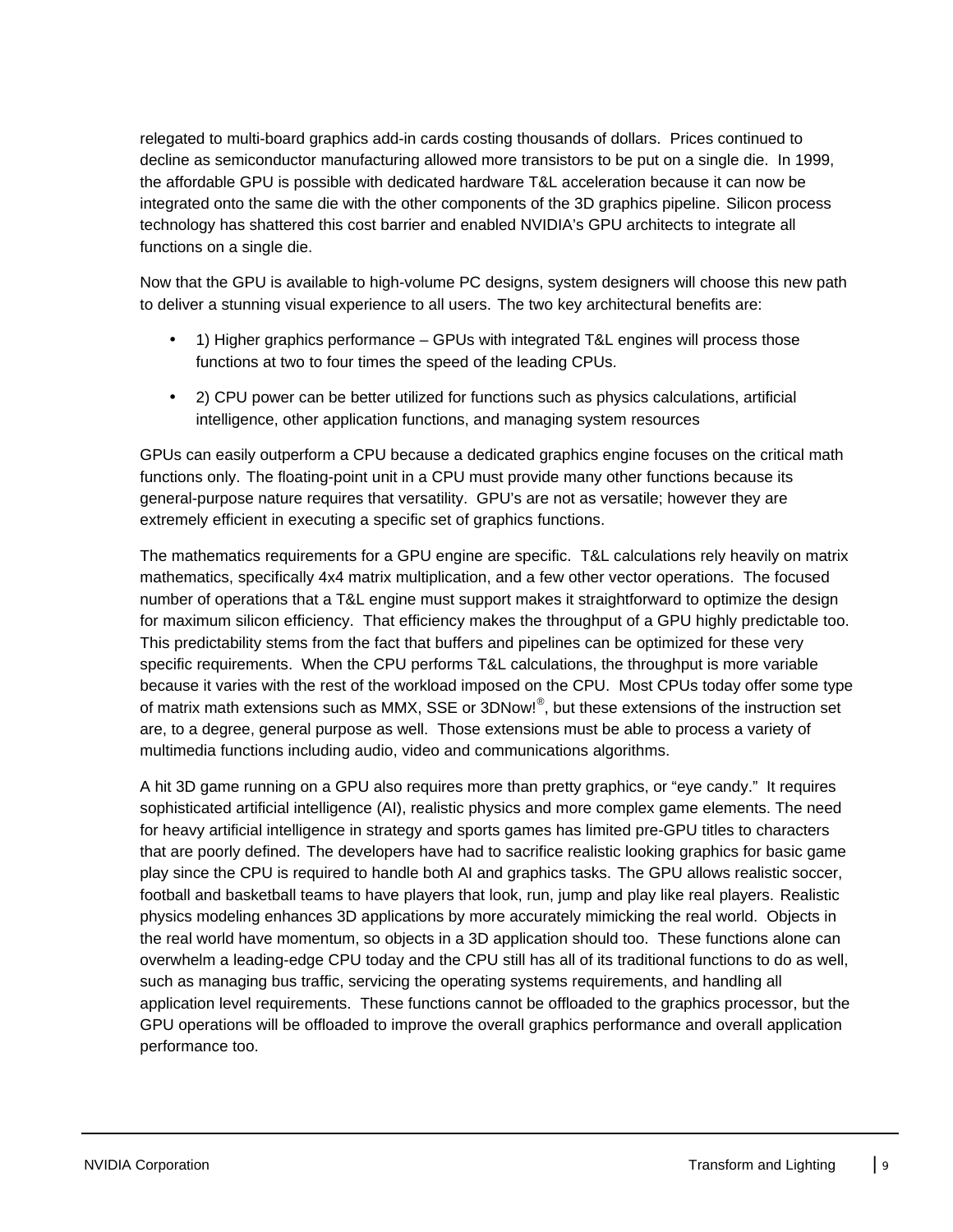# The PC User Is the Ultimate Winner

PC users are the ultimate winners as T&L operations move from the CPU to GPU because the new architecture will deliver dramatically better performance at the same price. The higher performance comes from more efficient partitioning of tasks between the different processors in the PC system. The benefits are significant and include:

- Existing 3D applications can run faster.
- Software developers can use more advanced effects and graphics techniques, so the graphics in their applications will be more informative and more captivating.
- New applications using 3D as a medium emerge in the same way that the two-dimensional bitmapped Graphical User Interface (GUI) enabled WYSIWYG desktop publishing rather than just word processing with text-based interfaces.

These benefits increase with the overall graphics performance of the PC. GPUs like the GeForce 256 will create a new level of price/performance for the typical PC user. This trend starts this year, in 1999, and will continue growing as every graphics processor includes integrated geometry acceleration.

**© 1999 NVIDIA Corporation**

**NVIDIA, the NVIDIA logo, RIVA TNT, RIVA TNT2 and NVIDIA Vanta are trademarks of NVIDIA Corporation. RIVA, RIVA 128 and RIVA 128ZX are trademarks of NVIDIA Corporation and STMicroelectronics. Other company and product names may be trademarks or registered trademarks of the respective companies with which they are associated.**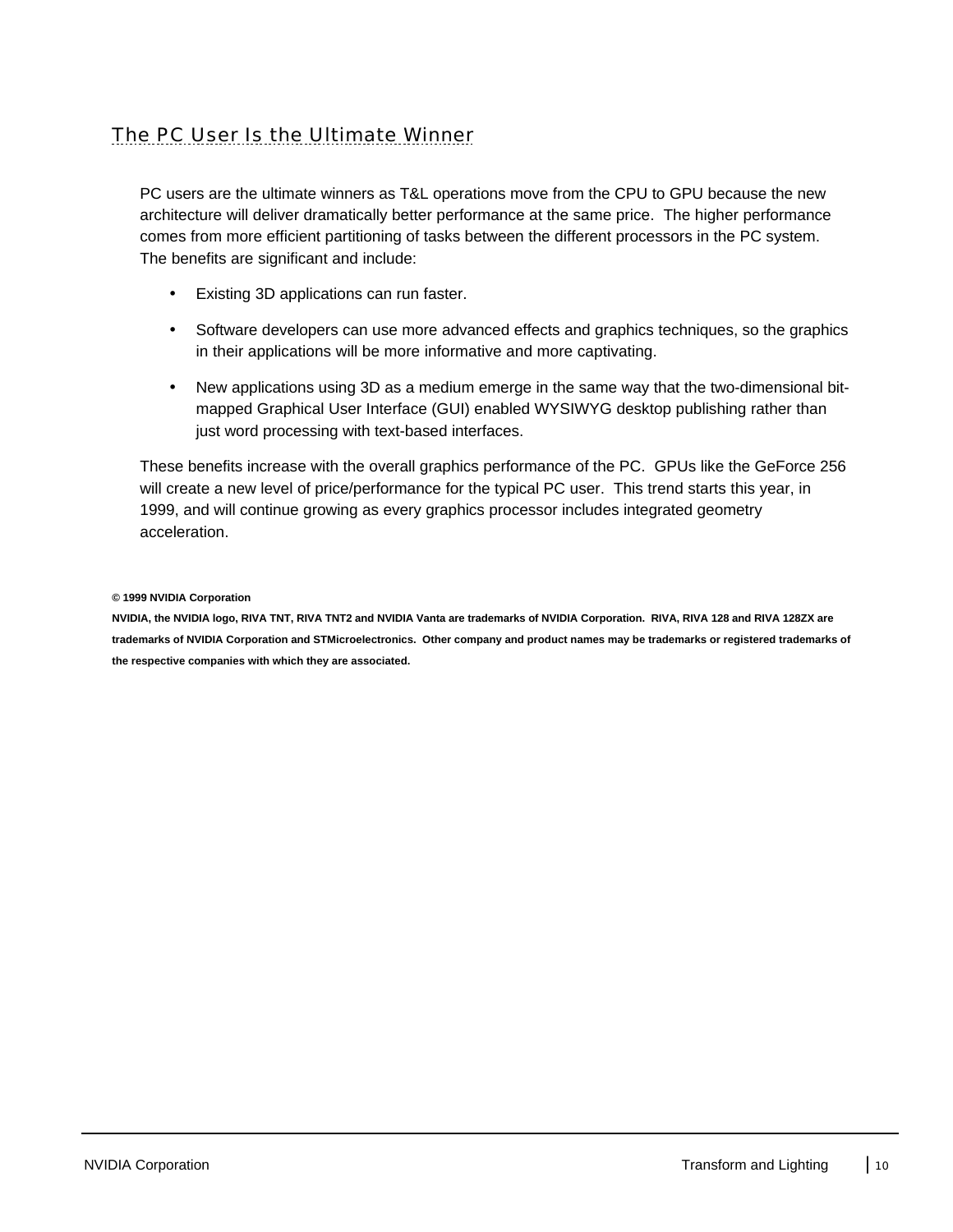# Appendix A

#### How Transform and Lighting Works: The Mathematics Behind the Magic

Transform and lighting operations are similar because they both require a set of mathematical functions that are repeated over and over again millions of times each second. The actual math capabilities required in a GPU are described here so the reader can appreciate why these functions lend themselves to implementation in highly optimized, dedicated processors rather than general purpose CPUs.

A transform operation is a 4x4 matrix-multiply operation. A vector representing 3D data, typically a vertex or a normal vector, is multiplied by a 4x4 matrix called the transform matrix and the result is the transformed vector. To do this, the transform engine uses standard linear algebra to multiply the matrices. Figure 9 shows a generic example of this operation.



Before a vector can be transformed, a transform matrix must be constructed. This matrix contains all of the information necessary to convert vector data to the new coordinate system. An interim matrix must be created for each action (scaling, rotation and translation) that should be performed on the vector and those interim matrices are multiplied together to create a single matrix that represents the combined effect of all of those actions. That single matrix is called the transform matrix and it can be re-used without being re-created. For example, once the transform matrix is constructed, it can be used to transform one vector or one million vectors. This ability to re-use the transform matrix effectively amortizes the setup time required to create the matrix over all the times it is used.

Intuitively, one might think that a 3x3 matrix is sufficient because this is a 3D graphics calculation. The fourth component in the original vector is *w*. *W* is used as a scaling factor for perspective